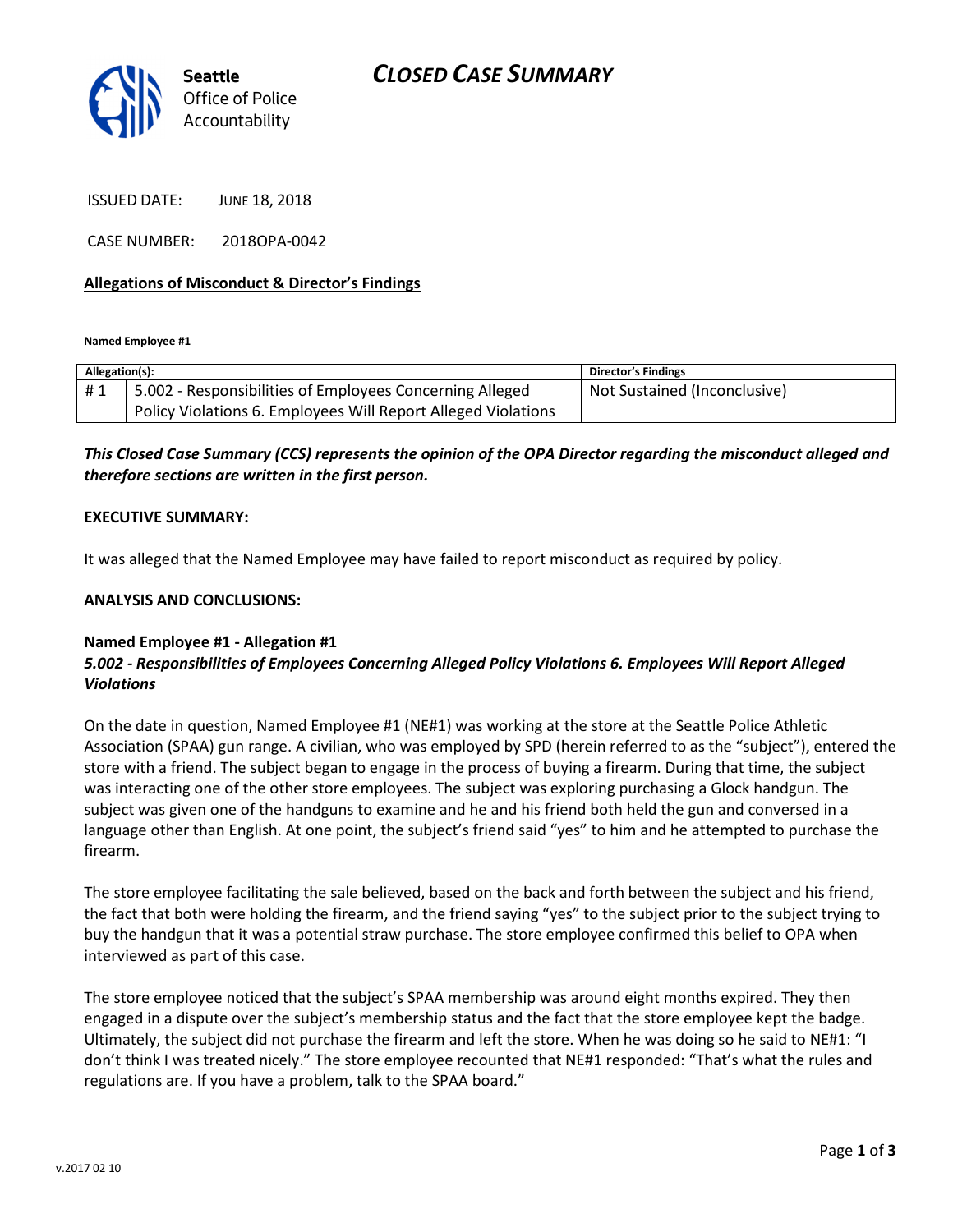

## CLOSE CASE SUMMARY

OPA CASE NUMBER: 2018OPA-0042

The store employee told OPA that, after the subject left the store with his friend, he conferred with NE#1 and another store employee about what had occurred. The store employee stated to OPA that he told NE#1 that the subject was a SPD employee. He further told NE#1 that he believed it was an attempted straw purchase.

OPA interviewed the supervisor of the SPAA range, who is a Department sergeant. The sergeant stated that he was informed of this incident several days after it occurred by the store employee. The store employee told the sergeant that he believed the subject had attempted to make a straw purchase. The sergeant indicated that another civilian employee of the store also thought that the subject was potentially involved in an attempted straw purchase. The sergeant told OPA that while he knew the subject, he did not think NE#1 knew the subject. The sergeant also told OPA that he did not think NE#1 believed it was a straw purchase. Even though he did not have personal knowledge of the facts and circumstances of this case or even know that a straw purchase had, in fact, been attempted, the sergeant reported this matter to his supervisor. That supervisor, a Department lieutenant, referred this matter to OPA.

NE#1 told OPA that he was working at the range store on the date in question. He recalled that the subject came into the store with a friend and was looking at a handgun. NE#1 stated that he had no reason to believe that the subject was engaging in a straw purchase. He noted that the subject and his friend were not speaking English, so NE#1 could not understand what they were saying. NE#1 told OPA that he did not know that the subject was employed by OPA until just prior to his OPA interview in this case (months after the incident). NE#1 confirmed that he knew what a straw purchase was. He told OPA that if he observed someone that he knew was a SPD employee engage in such conduct, he would have reported it.

SPD Policy 5.002-POL-6 requires Department employees to report possible misconduct. The policy requires officers to report serious misconduct – such as a violation of law – to both a supervisor and OPA (however, officers are trained that they only need to report to one or the other).

Here, two civilian employees of the range store believed that the subject was attempting to engage in an illegal straw purchase of a firearm. One of those employees told OPA that, nearly immediately after the incident, he discussed this possibility with NE#1 and expressly told NE#1 that the subject worked for OPA. NE#1 denied knowing that the subject was employed by the Department. He further denied having sufficient information to believe that the subject had engaged in a straw purchase. NE#1 explained that, for these reasons, he did not report this matter to either a supervisor or OPA.

If NE#1 was told by the store employee that there was a possibility that the subject engaged in an attempted straw purchase and that the subject worked for SPD, NE#1 would have been required to report that information to a supervisor or OPA. While he indisputably did not report this matter to OPA, NE#1 denies knowing this information and, as such, I cannot conclusively determine whether he violated this policy.

I find it concerning that the store employee stated that he divulged to NE#1 that the subject was employed by SPD, but that NE#1 contended that he did not know of the subject's employment status until months later. Ultimately, one of these individuals did not provide accurate and complete information to OPA.

That being said, and given my review of the totality of the evidence in this case, I recommend that this allegation be Not Sustained – Inconclusive.